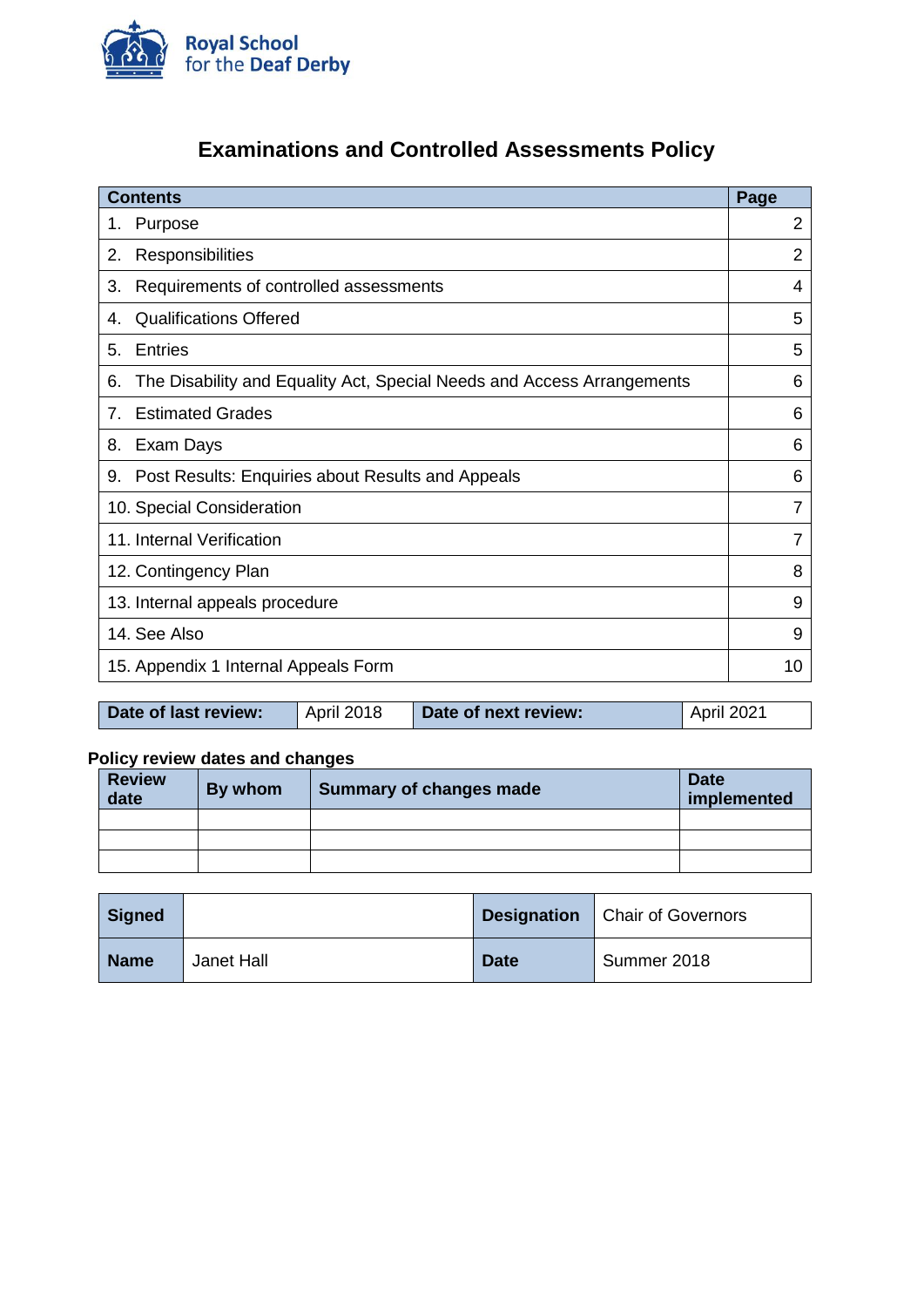

# **1. Purpose**

# **The purpose of this policy is:**

- To ensure the planning and management of exams is conducted efficiently and in the best interest of candidates.
- To ensure the operation of an efficient exam system with clear guidelines for all relevant staff
- Specifically for controlled assessments
- To enable a more integrated approach to teaching and learning and assessment
- To provide an increased facility to ensure that work is the student's own.
- To enable teachers to choose the timing of the controlled assessment and to select from a choice of tasks and contextualise them
- To be viewed as part of the course, rather than a separate activity and to take place in the classroom, within the normal timetable.

## **2. Responsibilities**

## **Headteacher**

- The Headteacher has overall responsibility for the school as an exam centre and liaises with Deputy Headteacher Achievement and the Exams Officer who will:
	- Advise on appeals and re-marks.
	- Report all suspicions or actual incidents of malpractice. Refer to the JCQ (Joint Council for Qualifications) document suspected malpractice in examinations and assessments

# **Exams Officer**

- Advise the school leadership team, curriculum leaders, subject tutors and other relevant support staff on annual exam timetables and application procedures as set by the various awarding organisations.
- Contribute to the production and distribution to staff, and candidates of an annual calendar for all exams in which candidates will be involved and communicate regularly with staff concerning imminent deadlines and events.
- Ensure that candidates are informed of and understand those aspects of the exam timetable that will affect them.
- Consult with teaching staff to ensure that necessary coursework is completed on time and in accordance with JCQ guidelines.
- Provide and confirm detailed data on estimated entries.
- Receive, check and store securely all exam papers and completed scripts.
- Administer access arrangements and make applications for special consideration using the JCQ access arrangements and special considerations regulations and guidance relating to candidates who are eligible for adjustments in examinations.
- Identify and manage exam timetable clashes.
- Account for income and expenditures relating to all exam costs/charges.
- Line manage the invigilation team; their recruitment and training. Monitor the whole invigilation team responsible for the conduct of exams.
- Submit candidates' coursework marks, track despatch and store returned coursework and any other material required by the appropriate awarding organisations correctly and on schedule.
- Arrange for dissemination of exam results and certificates to candidates and forward appeals/re-mark requests.
- **■** Maintain systems and processes to support the timely entry of candidates for their exams together with the recording of any achievement.
- Implement this policy in accordance with all other school policies, procedures and regulations on health and safety, equal opportunities, quality assurance, financial matters and Data Protection Act.
- Provide guidance and pastoral oversight to candidates who are unsure about exam entries.
- Comply with awarding organisation and specification requirements.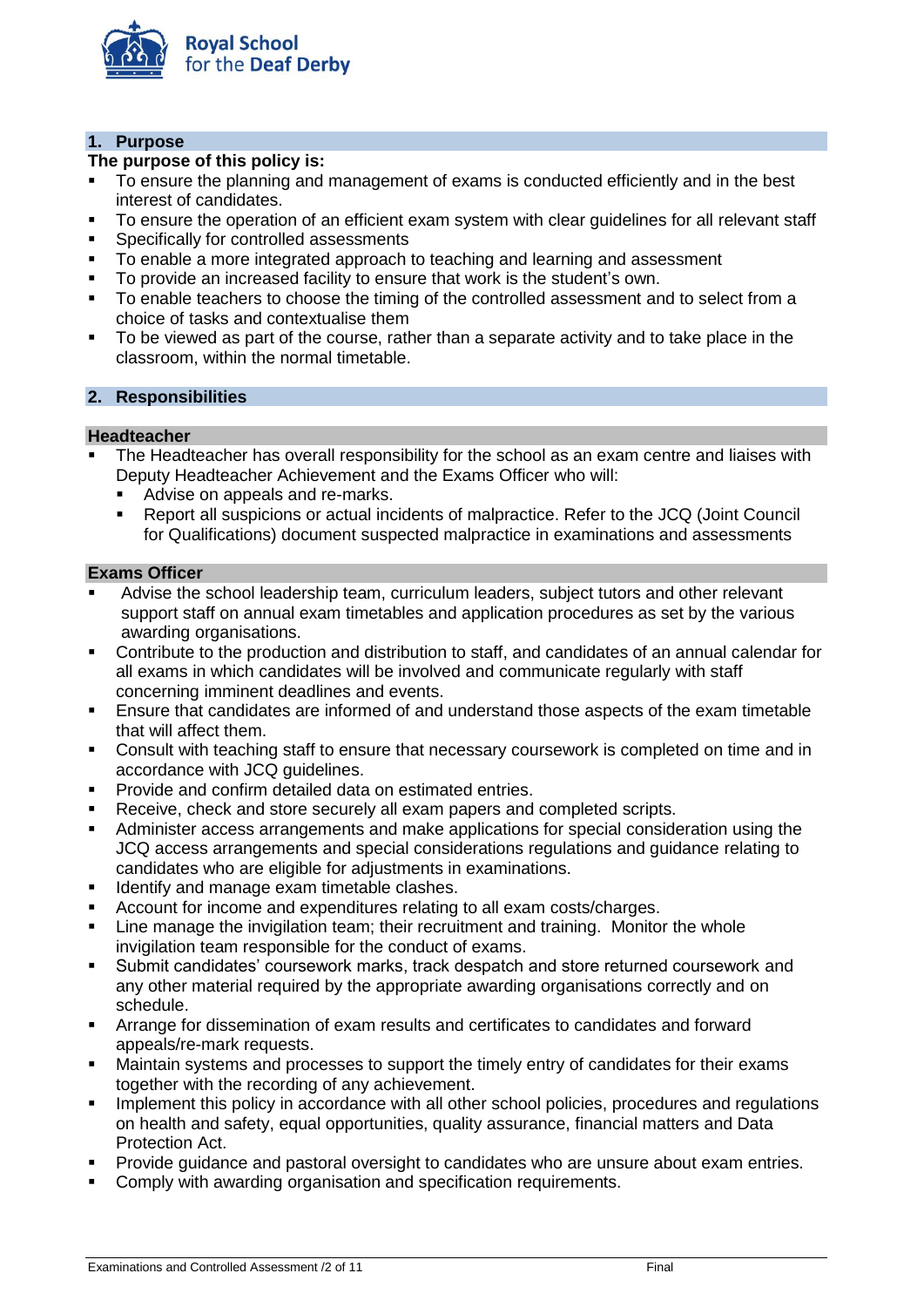

- Provide direction to candidates on post-results procedures.
- Accurately complete all exams documentation/coursework mark sheets/declaration sheets and adhere to deadlines.
- **■** Inform the Exams Officer of changes to course/entry/levels.
- Oversee identification and testing of candidates' requirements for access arrangements.
- Liaise with exams office to organise exam access arrangements.
- Provide additional support with spelling, reading, mathematics, dyslexia or essential skills, hearing impairment, English for speakers of other languages, ICT equipment — to assist candidates in achieving their course aims.

#### **Teachers**

- Provide details of additions or removals from candidate lists.<br>■ Return completed exams documentation to the exams office
- Return completed exams documentation to the exams office in order to meet the internal deadlines to avoid awarding organisation penalty fees.

## **Lead Invigilator/Invigilators**

- Check the examination room prior to the arrival of candidates to ensure that:
	- $\circ$  Heating, lighting, ventilation and levels of extraneous noise are acceptable.
	- o No display materials that might be helpful to candidates are visible.
	- o A reliable clock of readable size is visible to each candidate.
	- o Ensure notices are displayed in accordance with JCQ regulations.
	- o The seating arrangements prevent candidates, intentionally or otherwise, from overseeing the work of others.
- Be fully aware of the regulations according to 'The Instructions for Conducting Examinations'.
- **E** Ensure that a signed record is kept of the seating and invigilation arrangements for any examination session that they participate in.
- Carry out checks on the identity of candidates on their arrival.
- Take all reasonable steps to ensure that:
	- o The official examination stationery is issued to candidates and that no other stationery, including paper for rough work, is provided.
	- $\circ$  Candidates take into the examination room only those articles, instruments or materials which are expressly permitted.
	- o Candidates have all the necessary material provided by the awarding organisation to enable them to complete the examination.
- Open the packet of examination papers and issue the papers to candidates.
- Give clear instructions to candidates about the conduct of the examination to ensure that they fully understand what they are required to do.
- Supervise the candidates throughout the whole time the examination is in progress and give complete attention at all times to this duty.
- Complete the attendance register during the examination and inform the Exams Officer of any absentees.
- Know the actions to be taken in the event of an emergency such as an emergency evacuation.
- At the end of the examination, to collate all scripts in candidate number order and ensure that they are handed to the correct person.
- Collect all unused stationery in the examination room and return it to the exams office.
- Ensure that the room is left in a tidy condition.
- Work to promote and apply the school's safeguarding policy and procedures.

## **Candidates**

- Check personal exam entries on receipt of timetable and inform the Exams Officer of any discrepancies.
- Understand coursework regulations and sign the relevant declaration that authenticates the coursework as their own.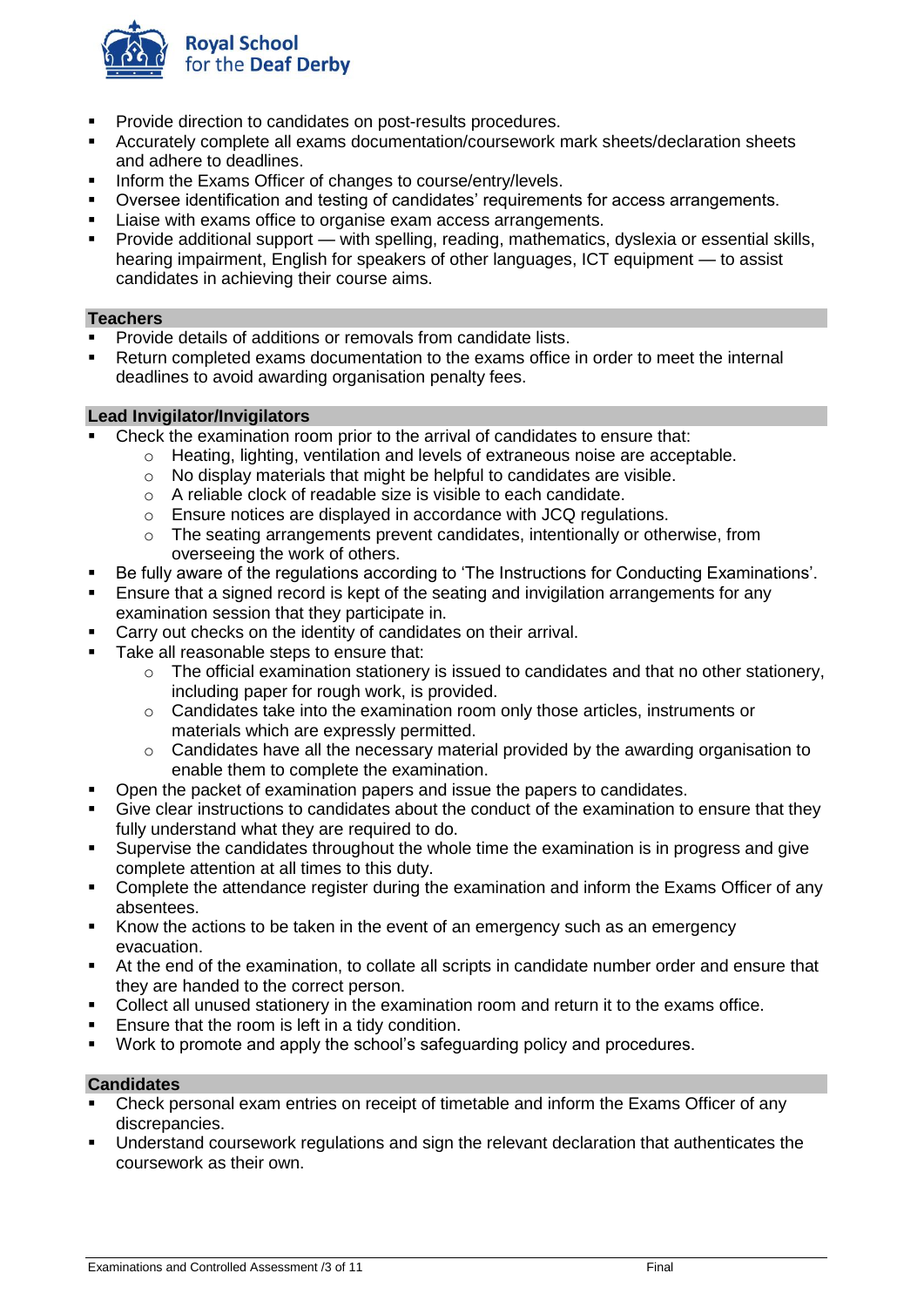

- Take responsibility for compliance with awarding organisation and JCQ regulations with respect to coursework, controlled assessment, written examinations, and online tests.
- Pay for any re-sits in the specified period.
- Attend all timetabled assessments.

## **3. Requirements of Controlled Assessments**

- It is the responsibility of each Curriculum Leader to obtain the controlled assessment task details from the exam boards and assess in accordance with JCQ Guidelines.
- The Curriculum Leader should choose the most appropriate time for the controlled assessment to take place.
- The Co-ordinator will ensure that all Teachers/EAs understand their individual responsibilities and standardise marking of controlled assessments.
- The Co-ordinator will ensure teachers understand the requirements of the awarding body, including subject specific instructions.
- The Co-ordinator will develop new assessment tasks where appropriate in line with awarding body specifications.
- Teaching staff to understand and comply with guidelines contained in the JCQ publication *Instructions for conducting controlled assessments.*
- The Controlled Assessment may take place during timetabled class time.
- Departments must plan when and how the assessment will take place, taking into account the accommodation and resources required. The Exams Officer and IT Technician should be notified when high level controlled assessment is taking place.
- The Senior Leadership Team (SLT) is accountable for the safe and secure conduct of controlled assessments and ensures assessments comply with JCQ guidelines and awarding bodies' subject-specific instructions.
- Relevant display materials must be removed or covered up.
- All staff must be aware of the relevant level of control permitted (high, medium or low) as this will determine the level of permitted supervision e.g. high control means that students are under exam conditions.
- Teaching staff will ensure that students and supervising staff sign authentication forms on completion of assessments and mark internally assessed components using the mark scheme provided by the awarding body.
- Each student is to keep a research diary where they note the guidance and feedback received from their teacher. The diary should also contain a record of the research and planning stage containing notes, diagrams, essay plans and bibliography.
- Controlled assessments should be spread throughout the academic years of KS4. The SLT and Exams Officer will manage timing and operations of controlled assessments, including rooms, IT, calendar.
- All staff have a calendar of events.
- All assessment materials must be locked in a suitable secure cabinet at the end of each session.
- The teacher will submit marks to the Exams Officer and awarding body when required.
- Separate user accounts for exam use must be used for high control level work. These must have no access to internet or e-mail and must only be accessible during the controlled sessions.
- If a student is absent, the teacher must allow that student the chance to make up the time if necessary.
- For long absences, special consideration should be applied for.
- Attendance records from assessment sessions should be kept by the class teacher.
- Work may be handwritten in black ink or word processed. Printouts, charts and videos can be included where appropriate.
- Where the specification permits students to work with others, e.g. during collection of data, any descriptions of the joint work must be in each candidate's own words.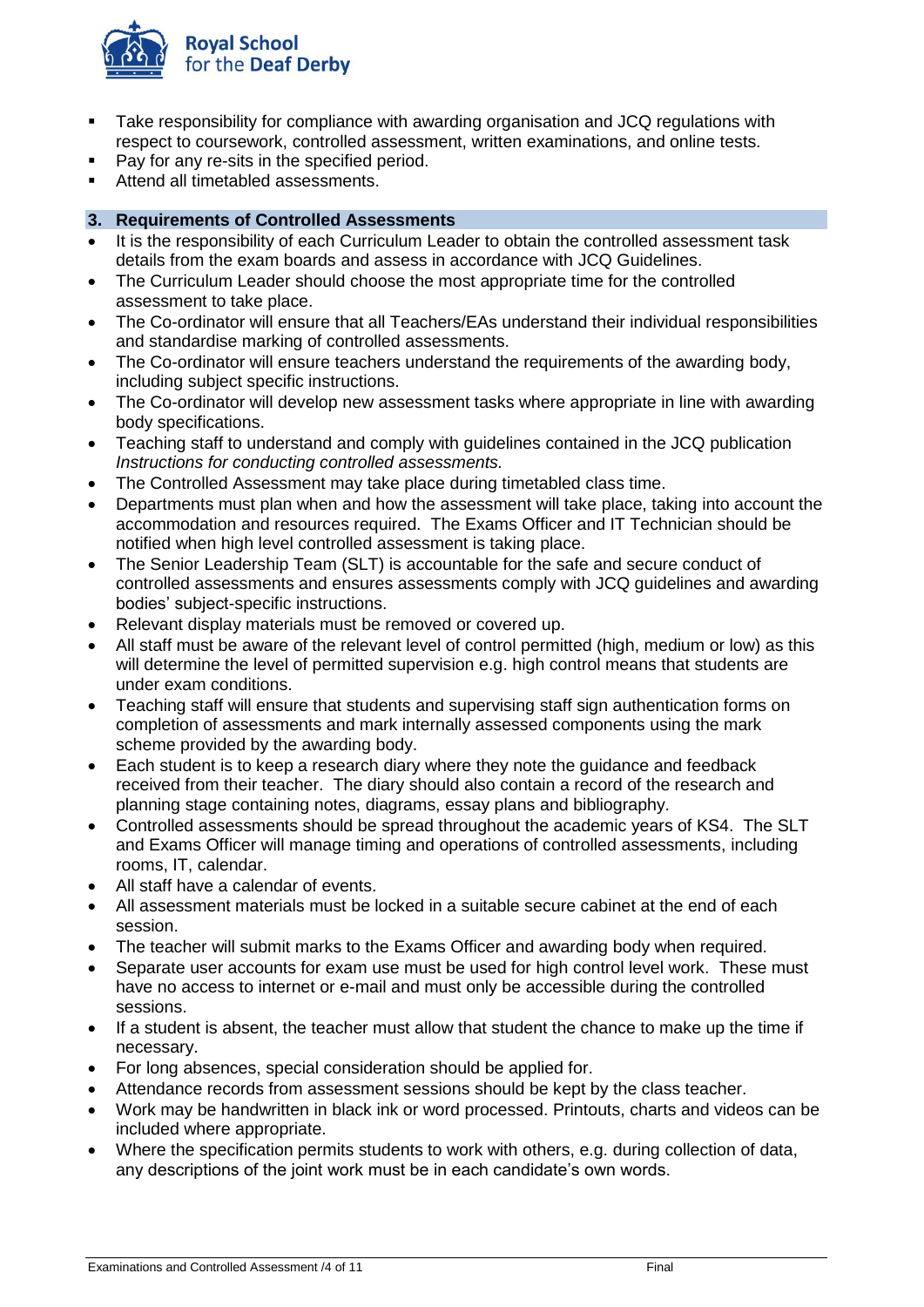

- Where work is assessed by the teacher and externally moderated by the exam board, standardisation of marking must take place in the school if more than one teacher is involved in the assessing.
- If suspected malpractice occurs, the Exams Officer must be informed.
- There is an internal appeals procedure, see Exams Officer.
- If a student's work is lost within the school, this must be reported to the exam board.
- Authentication forms must be signed by the teachers and candidates in accordance with awarding body specification.
- Access arrangements do apply to controlled assessments.
- The assessment marks must be submitted to the exam board by the appropriate date.
- Cash-in codes will be entered for the terminal exam series.
- The Exams Officer will download and distribute mark sheets for teaching staff and collect and send to awarding bodies before set deadlines.
- Candidates' work must be securely stored as above until all results have been verified.
- Re-sits of controlled assessment may be allowed in the next exam session.
- After the results are published it may be possible to request a re-moderation of the work.

# **4. Qualifications Offered**

These will be determined by the Senior Leadership Team Please see our school web site [www.rsdd.org.uk](http://www.rsdd.org.uk/)

## **5. Entries**

Normally candidates are selected for their exam entries by the Subject Leaders. However, a candidate has the right to request a subject entry, change of level or withdrawal but there would be an expectation that this would be following a discussion with the Deputy Headteacher Achievement and Assistant Headteacher Secondary and Post 16 upon request.

## **Entry details**

All individual candidate statements of entry will be sent to the Exam Officer. The Exams Officer will accept withdrawals, amendments and changes of tier up to the dates set by the awarding organisations. These deadlines are available from the exams office or the awarding organisation websites.

## **Late entries and resit decisions**

Late entries are authorised by the Headteacher. The deadlines for late entries are available from the Exams Officer or the awarding organisation websites. Resit decisions are made in consultation with the Teacher, Deputy Headteacher Achievement and Headteacher.

## **Unique Learner Numbers**

A unique learner number is a ten digit number and is unique to the learner. It is used in England, Northern Ireland and Wales. Information can be found at www.learningrecordservice.org.uk. We need a ULN. The awarding organisations use it to populate a central personalised learner record in relation to qualifications achieved by the learner within the QCF framework. The ULN is a mandatory requirement.

It is the responsibility of the centre to obtain and validate a ULN for the learner from the Learning Records Service (LRS). To obtain a ULN, a centre must be registered as a Learner Registration Body.

## **Exam fees**

Normal registration and exam fees for the first sitting are paid by the centre for fully funded candidates with an active enrolment.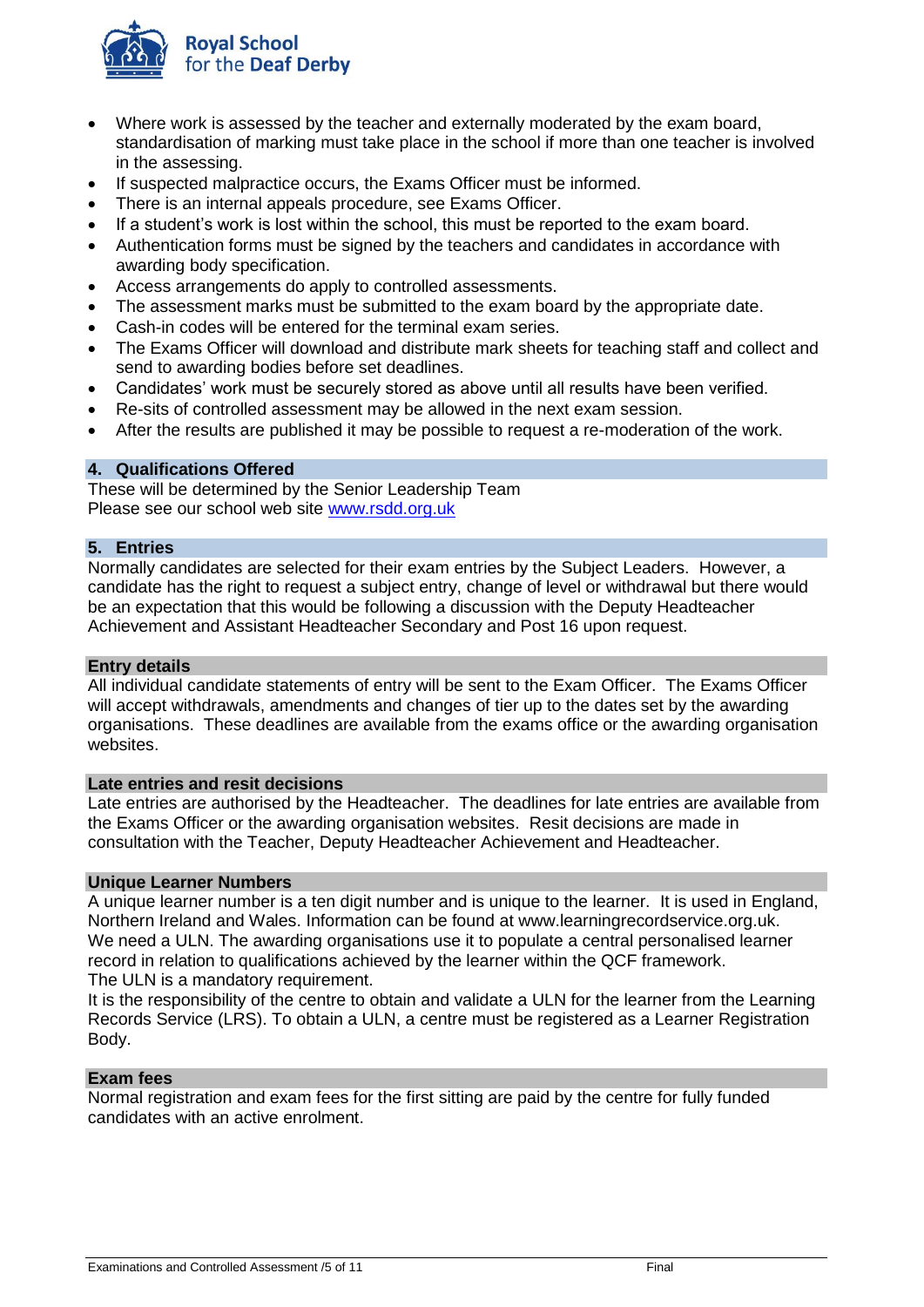

## **6. The Disability and Equality Act, Special Needs and Access Arrangements**

## **Disability and Equality Act**

The Disability and Equality Act 2010 extends the application of the Disability Equality Duty in the DDA to general qualifications. All exam centre staff must ensure that access arrangements and special consideration regulations and guidance are consistent with the law.

#### **Special Needs and Disability**

Discussions will take place between the Deputy Head Achievement, Assistant Headteacher Secondary and Post 16 and the subject Leader to decide any special arrangement for the exam. This is in addition to the 25% additional time for deaf young people taking exams.

The Exams Officer will inform the subject Leader and candidate that the special arrangements have been granted.

## **Access Arrangements**

Candidates who may require access arrangements are identified during and at the start of the course. Subject Leaders identifying candidates who may require access arrangements after the start of the course should contact the Exams Officer at the earliest opportunity. It is the Subject Leader's responsibility to ensure arrangements are made as soon as possible after the start of the course. Applying for access arrangements via the JCQ AAO tool is the responsibility of the exams officer.

#### **7. Estimated Grades**

Estimated grade forms are to be completed and returned directly from the teachers to the Data Manager in order to meet the awarding organisations' published deadlines.

#### **8. Exam Days**

The Exams Officer will book all exam rooms after liaison with other users.

The Lead Invigilator will start all exams in accordance with JCQ guidelines. Subject staff may be present prior to the start of the exam to assist with identification of candidates but must not advise on which questions are to be attempted.

In practical exams the subject leader may be on hand in case of any technical difficulties. Exam papers must not be read by Subject Leaders or removed from the exam room before the end of a session. Papers will be distributed to subject leaders the following day.

## **Candidates**

- JCQ rules on candidates' use of mobile phones and all electronic devices apply at all times. Normal school rules on dress and behaviour apply.
- Candidates' personal belongings remain their own responsibility
- Disruptive candidates are dealt with in accordance with JCQ quidelines.
- Candidates will not be allowed to leave the exam room until the published finishing time. The exams office staff will attempt to contact any candidate who is not present at the start of an exam and deal with them in accordance with JCQ guidelines.

## **9. Post Results: Enquiries about Results and Appeals**

#### **Missing and incomplete result queries**

- Centres may query the results for candidates who have received results showing:
- 'No Result' (X)
- 'Partial Absence' (e.g. D#)
- **Missing Results**
- 'Pending' (Q)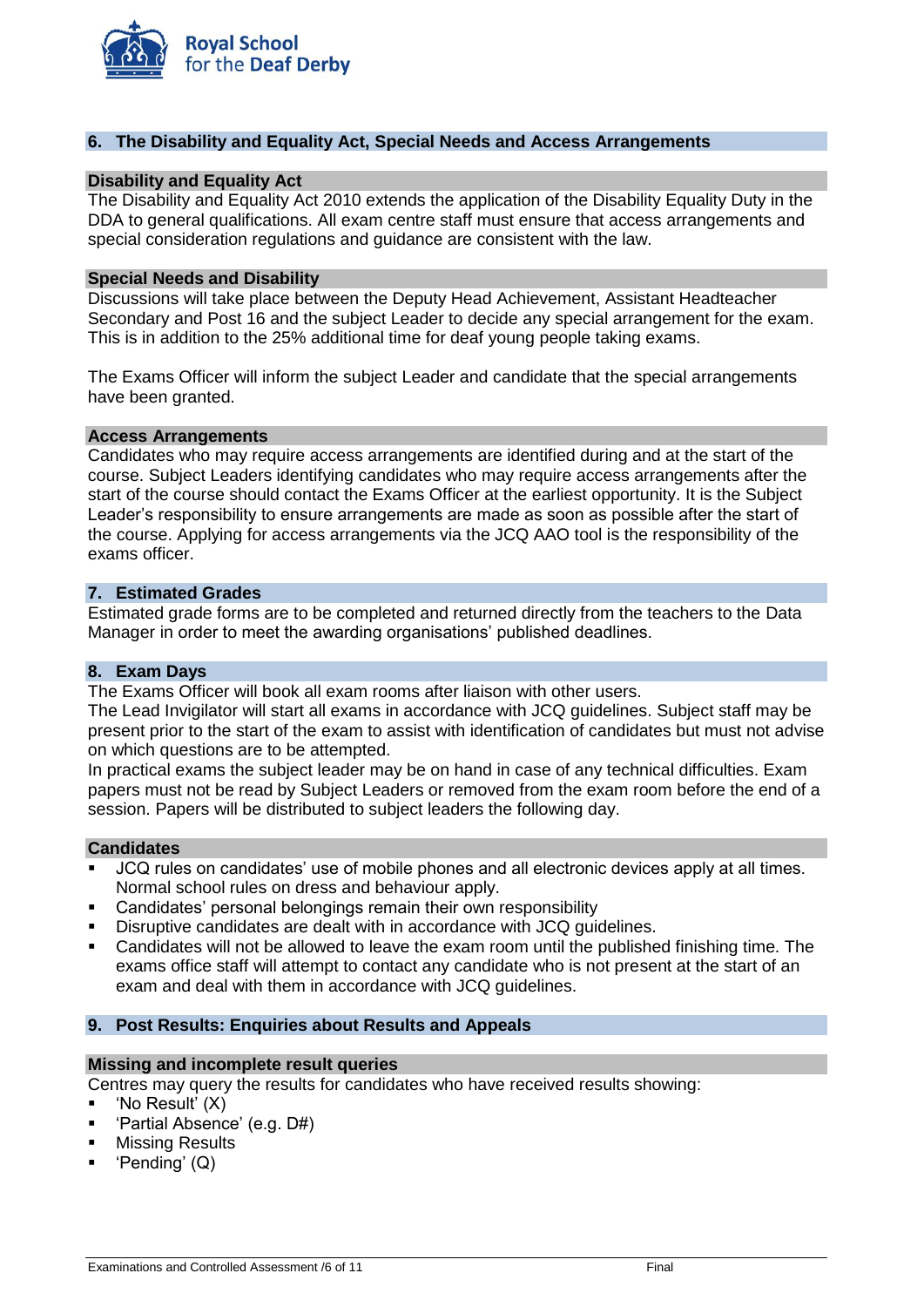

## **Enquiries about Results (EARs)**

Awarding Bodies offer the following common services for GNVQ, GCSE, GCE, AEA, VCE examinations:

## **Service 1 (Clerical re-check)**

Re-checks of all clerical procedures, checks include:

- That all parts of the scripts have been marked
- The totalling of marks
- The recording of marks
- The application of any adjustments
- The application of grade thresholds
- The application of any special consideration
- If requested, a photocopy of the rechecked scripts

The outcome will be reported along with a statement of the total mark for each unit or component included in the enquiry.

## **Service 2 (Re-mark)**

The remarking of any externally assessed units/components will include:

- The clerical re-checks detailed in Service 1
- The re-assessment of units/components by a senior examiner
- *If requested*, a photocopy of the re-checked scripts

## **Service 3 (Re-moderation of the original sample of centre assessed coursework)**

- A re-moderation of the centre's coursework marks by a senior moderator. The re-moderation will:
- Be undertaken on the original sample of the candidate's work
- Replicate the original moderation procedures
- Not be undertaken upon the work of an individual candidate or the work of candidates not in the original sample
- Include feedback similar to that provided following the original moderation

## **EAR Procedure**

Any student who wants to query a mark/grade awarded by an Awarding Board upon issue of results should follow the following procedure: A copy of this policy is on the school web site.

- Contact the Examinations Officer [exams@rsdd.org.uk](mailto:exams@rsdd.org.uk) as soon as possible (but at least five working days before the published deadline for  $EARS$  to discuss the mark/grade. The Examinations Officer will advise on the options available to query the mark/grade and any costs involved.
- Students should be aware that EARs can result in the marks/grades being raised, confirmed or lowered.
- Students must sign a consent form to confirm that they understand the consequence of an EAR. Consent forms will be issued by the Examinations Officer.
- The subject teacher will review the student's marks/grades and discuss with the Head of Department to agree on the appropriate action taking into account the breakdown of marks, the grade boundaries and the student's predicted grades.

If RSDD agrees to support the EAR, RSDD will make a request, together with the students consent form to the Examinations Officer before the published deadline for EARs. If the RSDD does not agree to support the EAR, a student may appeal against the decision and make an appeal in writing to the Examination Officer, at least 5 working days before the published deadline for EARs. The appeal should state, in detail, the reason(s) for the appeal. This appeal should be signed, dated and should include the daytime contact telephone number and email address (if possible) of the student, parent or carer. The appeal information will be reviewed by the Examinations Officer and a member of the Senior Leadership Team. The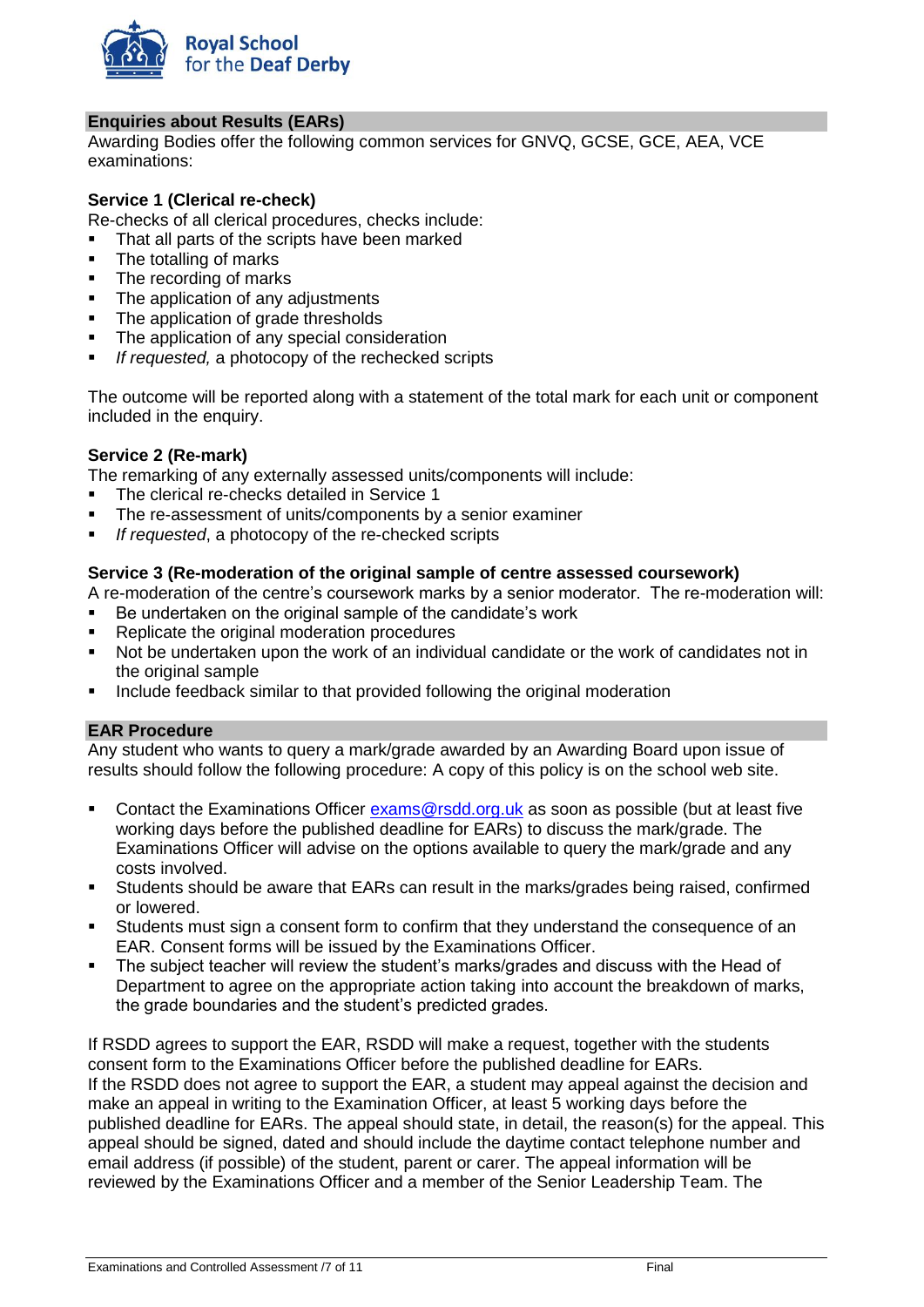

outcome of the appeal will be communicated wither by telephone, email or 1st class letter post as appropriate within 24 hours of receipt. The decision is final.

If RSDD does not support the EAR, the student may still proceed with the EAR but ALL costs involved will be paid by the student at the time the EAR is made. NO EARs will be made until fees are paid. Requests must be made in person to the Examinations Officer before the published deadline for EARs. If the enquiry is successful the fee will be refunded to the student.

Outcomes following EARs will be forwarded by the Examinations Officer to the student as soon as they have been received from the Awarding Boards.

## **10. Special Consideration**

Should a candidate be too ill to sit an exam, suffer bereavement or other trauma or be taken ill during the exam itself, then it is the candidate/parent/carers responsibility to alert the School and Exams Officer. The candidate must support any special consideration claim with appropriate evidence within seven days of the exam, for example a letter from the candidate's doctor. If the school supports the application, the exams office will then forward a completed special consideration form to the relevant awarding organisation within the JCQ's recommended deadlines and guidance.

## **11. Internal Verification**

- **EXECTE:** There is an accredited lead internal verifier for all required accreditation.
- **EXEDENT** Internal verification is valid, reliable and covers all assessors and programme activity.
- **EXECT** Internal verification procedure is open, fair and free from bias.
- **•** There is accurate and detailed recording of internal verification decisions and an internal verification timetable.

## **Responsibility of the Lead Internal Verifier**

- Effective internal verification roles are defined, maintained and supported
- All centre assessment instruments are verified as fit for purpose
- An annual internal verification schedule, linked to assessment plans, is in place
- Secure records of all internal verification activity are maintained. All records should be kept as a hard copy or electronically in the school

## **Responsibility of the Lead Internal Verifier and Quality Assurance Nominee**

- An appropriately structured sample of assessment from all programmes, sites and teams is internally verified, to ensure centre programmes conform to national standards and standards verification requirements
- The outcome of internal verification is used to enhance future assessment practice

## **12. Contingency Plan**

In the event of the Examinations Officer being absent duties will be carried out by the Quality Nominee or the Data Manager. See separate Contingency Plan.

The school follows Ofqual's guidance found at

[https://www.gov.uk/government/publications/exam-system-contingency-plan-england-wales-and](https://www.gov.uk/government/publications/exam-system-contingency-plan-england-wales-and-northern-ireland/joint-contingency-plan-in-the-event-of-widespread-disruption-to-the-examination-system-in-england-wales-and-northern-ireland#contents)[northern-ireland/joint-contingency-plan-in-the-event-of-widespread-disruption-to-the-examination](https://www.gov.uk/government/publications/exam-system-contingency-plan-england-wales-and-northern-ireland/joint-contingency-plan-in-the-event-of-widespread-disruption-to-the-examination-system-in-england-wales-and-northern-ireland#contents)[system-in-england-wales-and-northern-ireland#contents](https://www.gov.uk/government/publications/exam-system-contingency-plan-england-wales-and-northern-ireland/joint-contingency-plan-in-the-event-of-widespread-disruption-to-the-examination-system-in-england-wales-and-northern-ireland#contents)

# **13. Internal appeals procedure**

## **Internal assessment of GCSE coursework**

(Please note that appeals cannot be made regarding the actual marks or grades submitted by the school for moderation by the Awarding Bodies) RSDD is committed to ensuring that: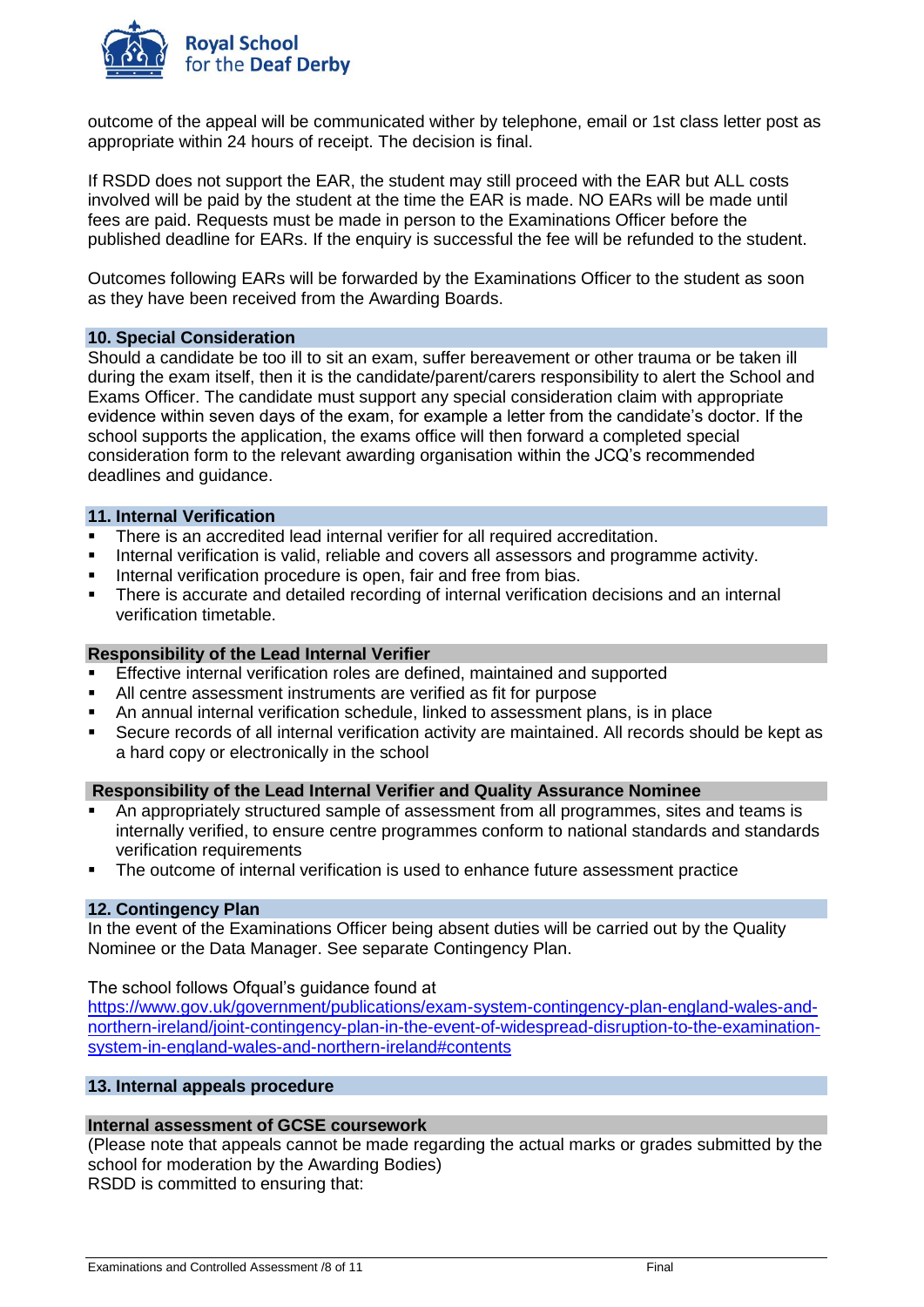

- Internal assessments are conducted by staff who have the appropriate knowledge, understanding and skills.
- Assessment evidence provided by candidates is produced and authenticated according to the requirements of the relevant Specifications for each subject.
- The consistency of internal assessment is assured through internal standardisation as set out by the Awarding Bodies.
- Staff responsible for internal standardisation and/or assessment attend any compulsory training sessions.

# **14. See Also**

Whole School Curriculum Policy Examinations Contingency Plan Malpractice and Maladministration Policy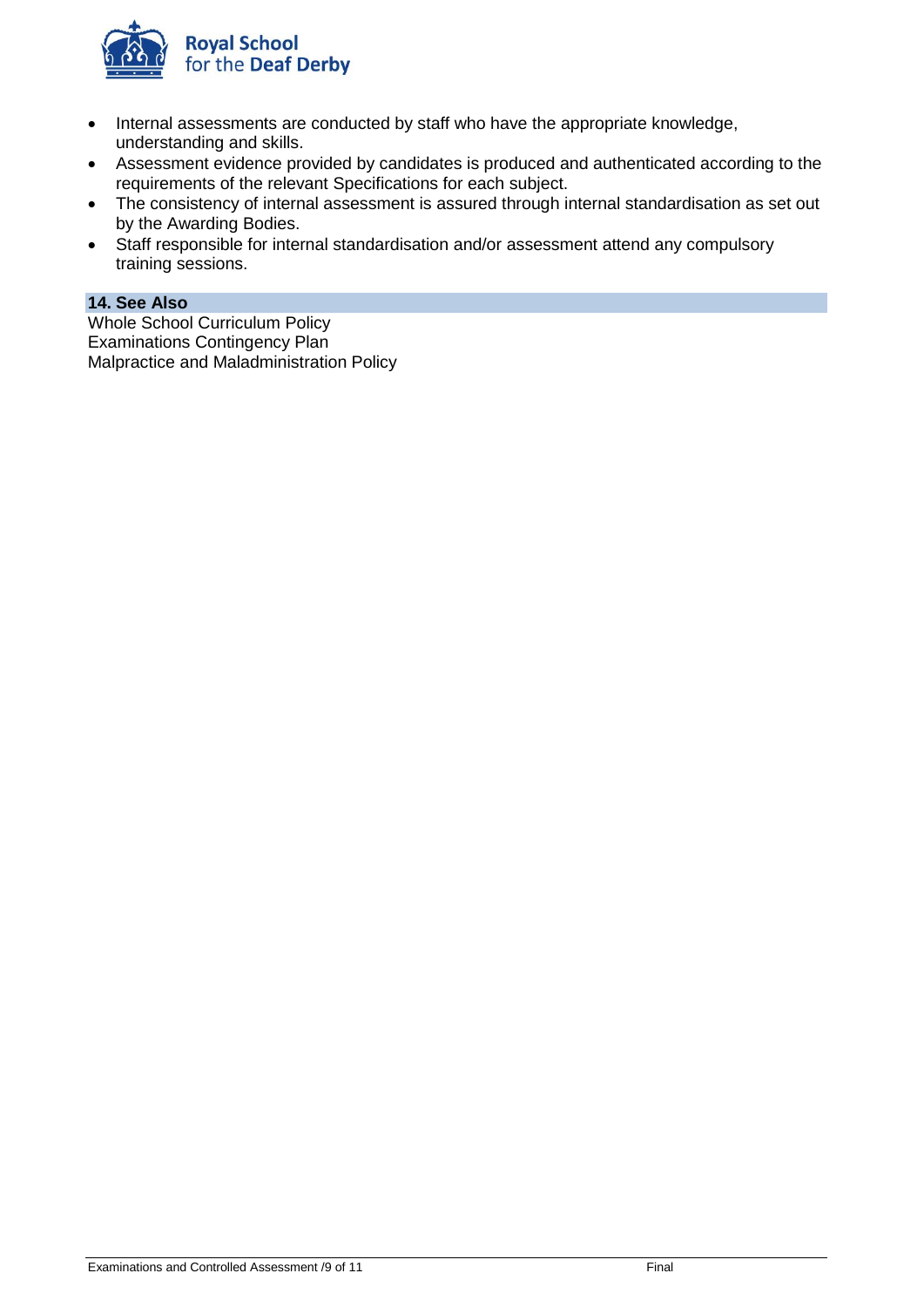

# **Appendix 1 Internal Appeals Form**



# **Internal Appeals Form**

| <b>Name of candidate</b>                                                                                                                                                                                                 |  |                |  |                                            |  |
|--------------------------------------------------------------------------------------------------------------------------------------------------------------------------------------------------------------------------|--|----------------|--|--------------------------------------------|--|
| <b>Awarding Body</b>                                                                                                                                                                                                     |  | <b>Subject</b> |  | Unit / Module /<br><b>Exam Paper Title</b> |  |
| Please state the grounds for your appeal below:-                                                                                                                                                                         |  |                |  |                                            |  |
|                                                                                                                                                                                                                          |  |                |  |                                            |  |
|                                                                                                                                                                                                                          |  |                |  |                                            |  |
|                                                                                                                                                                                                                          |  |                |  |                                            |  |
|                                                                                                                                                                                                                          |  |                |  |                                            |  |
|                                                                                                                                                                                                                          |  |                |  |                                            |  |
|                                                                                                                                                                                                                          |  |                |  |                                            |  |
|                                                                                                                                                                                                                          |  |                |  |                                            |  |
|                                                                                                                                                                                                                          |  |                |  |                                            |  |
|                                                                                                                                                                                                                          |  |                |  |                                            |  |
| Continue overleaf if necessary                                                                                                                                                                                           |  |                |  |                                            |  |
| Appeal against an internal assessment decision                                                                                                                                                                           |  |                |  |                                            |  |
| By signing here, I am confirming I understand the purpose of the appeal will be to decide whether the<br>process used for the internal assessment conformed to the published requirements of the awarding body's         |  |                |  |                                            |  |
| specification and subject specific associated documents. I also understand the appeal may only be made                                                                                                                   |  |                |  |                                            |  |
| against the marking/assessment process not against the mark submitted by the centre for moderation by<br>the awarding body.                                                                                              |  |                |  |                                            |  |
| Signature:                                                                                                                                                                                                               |  |                |  | Date of signature:                         |  |
| Appeal against the centre decision not to support an enquiry about results                                                                                                                                               |  |                |  |                                            |  |
| By signing here, I am confirming I feel there are grounds to appeal against the centre's decision.                                                                                                                       |  |                |  |                                            |  |
| Signature:                                                                                                                                                                                                               |  |                |  | Date of signature:                         |  |
| Appeal against the outcome of an enquiry about results                                                                                                                                                                   |  |                |  |                                            |  |
| By signing here, I am confirming I understand that the grounds for my appeal must relate to the awarding<br>body's procedures or the application of the post---result service procedures. I also understand that appeals |  |                |  |                                            |  |
| do not generally involve further reviews of marking candidates' work. I also confirm that I will pay in<br>advance any fees which may be charged by the awarding body for the appeal. I understand this fee will be      |  |                |  |                                            |  |
| refunded if the appeal is upheld.<br>Signature:                                                                                                                                                                          |  |                |  | Date of signature:                         |  |
|                                                                                                                                                                                                                          |  |                |  |                                            |  |
|                                                                                                                                                                                                                          |  |                |  |                                            |  |